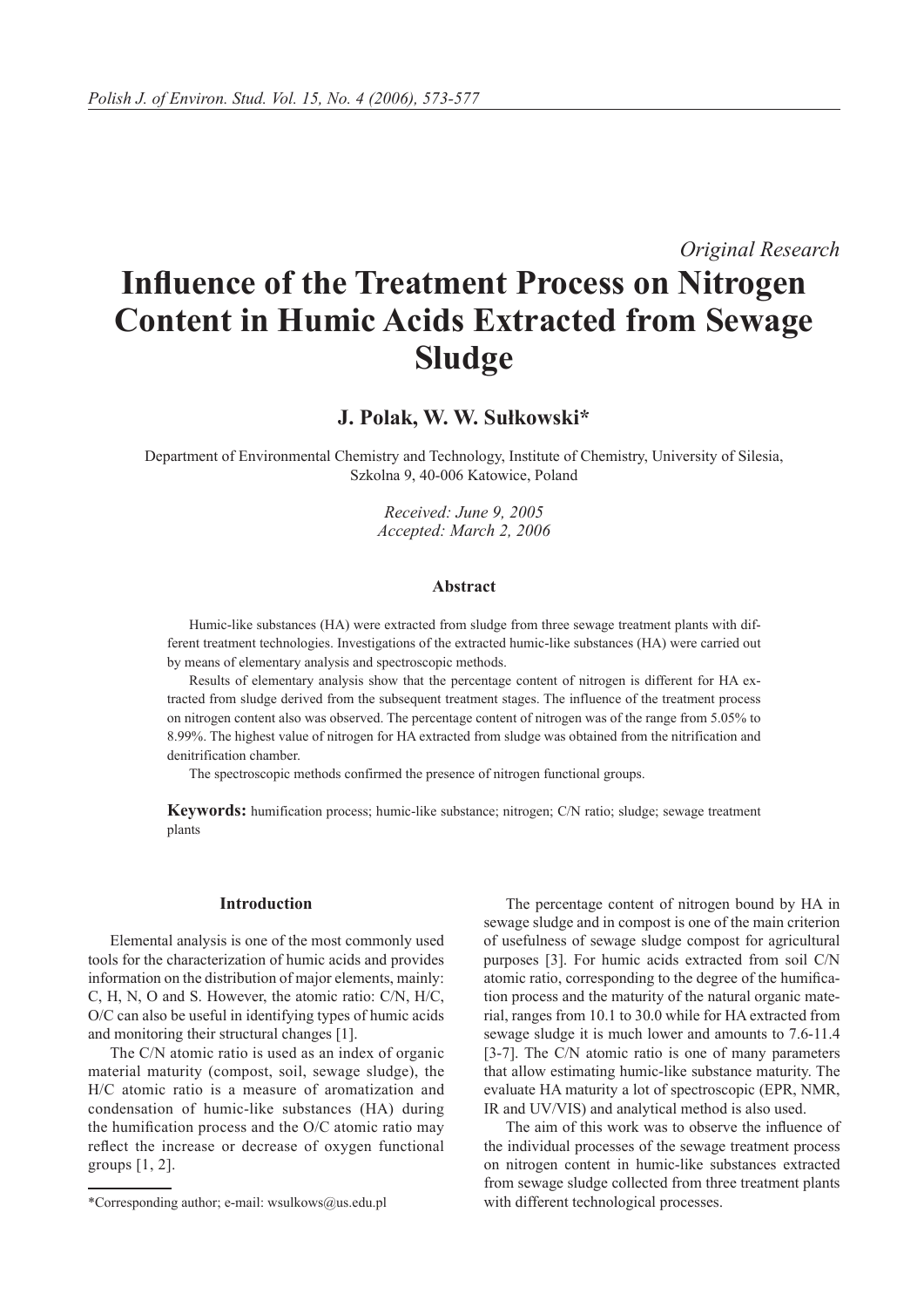

Fig. 1. Block diagrams of the treatment plants in Sosnowiec-Zagórze P-I (Fig 1a), Jastrzębie Zdrój P-II (Fig 1b) and Dąbrowa Górnicza P-III (Fig 1c) with marked points of sampling.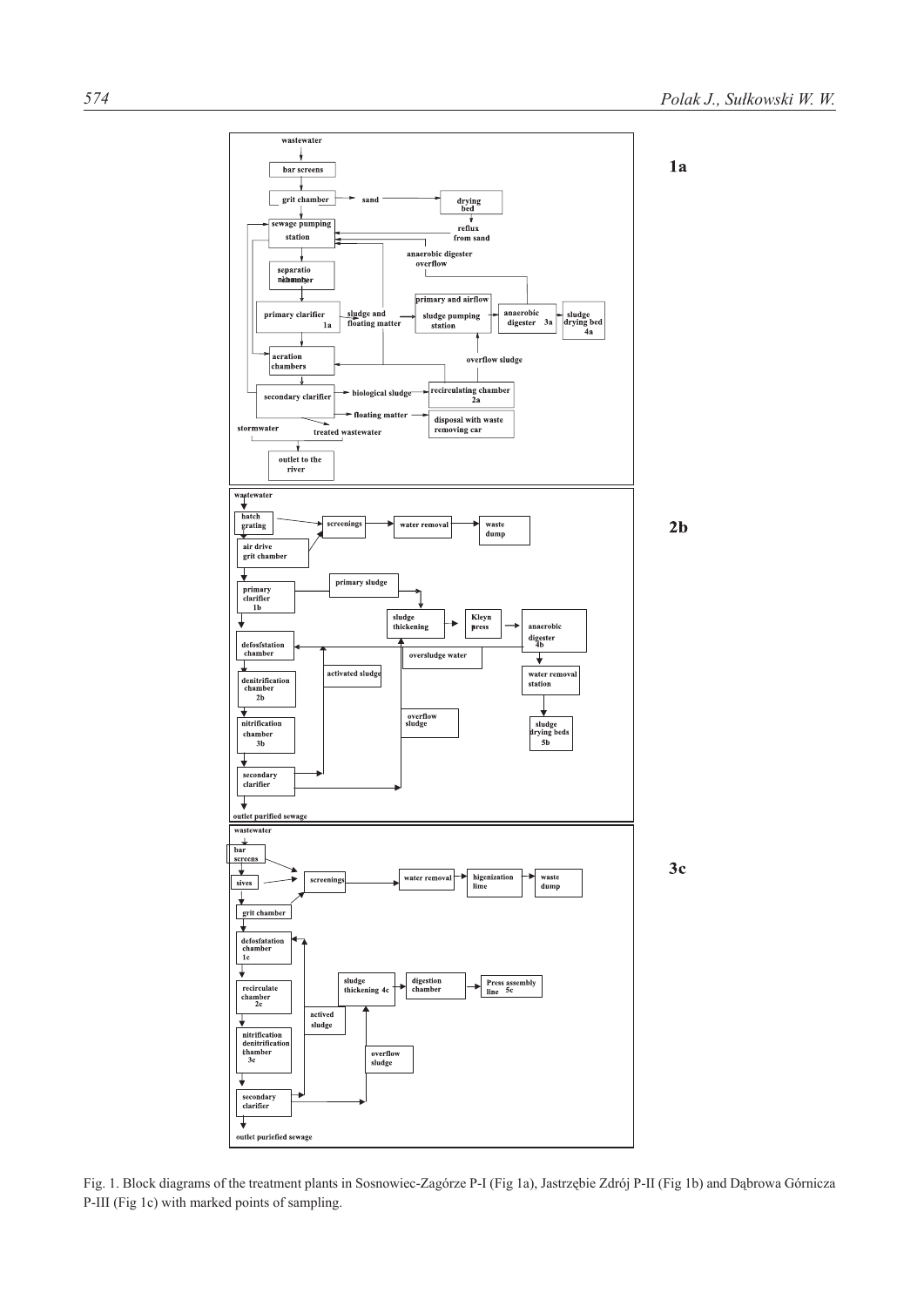#### **Experimental Procedures**

Sludge samples for studies were collected according to Polish standards (in broad range according to ISO/5667/3 standard), from three bio-mechanical sewage treatment plants in Sosnowiec-Zagórze (P-I), Jastrzębie Zdrój (P-II) and Dąbrowa Górnicza (P-III) [8]. From the sewage sludge treatment in Sosnowiec-Zagórze samples were taken from: the primary clarifier (1a), the recirculation chamber (2a), the anaerobic digester (3a) and the drying bed (4a) (Fig.1a). From the sewage sludge treatment in Jastrzębie Zdrój samples were taken from: the primary clarifier (1b), the nitrification chamber (2b), the denitrification chamber (3b), the anaerobic digester (4b) and the drying beds (5b) (Fig.1b). From the sewage sludge treatment in Dąbrowa Górnicza samples were taken from the dephosphatation chamber (1c), the recirculation chamber (2c), the nitrification and denitrification chamber (3c), after sludge the densifier (4c) and after the press (5c) (Fig.1c).

HA were also extracted from the sampled sludge. For this purpose 40 g of air-dried sludge was first shaken for 24 h with 200 cm3 of 0.5 M NaOH and then centrifuged. Residual sludge after centrifugation was again flooded with base solution (200 cm<sup>3</sup>) and again shaken. Solutions from these two extractions were then combined. Raw HA was precipitated from the solution of humic and fulvic acids by acidifying with a (10%) solution of hydrochloric acid to pH=1. Residual solution after centrifugation contained fulvic acids. To obtain pure HA, the raw humic-like substance was dissolved in 200 cm<sup>3</sup> of 0.5 M NaOH solution, centrifuged, and filtered to remove impurities. Humic-like substances were then reprecipitated with hydrochloric acid and washed several times with water. Pure HA in the form of powder was obtained by lyophilization [2].

To determine the elementary composition changes in the extracted HA at each stage of purification, the percentage content of carbon and nitrogen was determined by means of Series II CHNO/S 2400 Perkin Elmer elementary analyzer. According to the results of elemental analysis the C/N atomic ratio of HA extracted at each stage of purification was calculated to monitor the ripening of sewage sludge.

The identification of functional groups was done by means of infrared (IR) and <sup>1</sup>H NMR spectroscopy. Infrared spectra of HA samples were recorded with a Perkin Elmer FTIR Spectrum One spectrometer, from KBr pellets (1 mg sample and 100g KBr).

The <sup>1</sup> H NMR spectra were collected on 5 mg of humic acid dissolved in  $0.3$  M NaOD in  $D_2O$ . All measurements were conducted on Bruker Avance 400 Ultra Shield spectrometer at room temperature. The parameters of the 1 H NMR measurements were as follows: relaxation delay  $D1 = 5$  s; acquisition time  $AQ = 1.4$  s; line broadening  $LB = 10$  Hz; receiver gain  $RG = 1000$ ; time domain  $TD = 64 K$ .

## **Discussion of Results**

The obtained results of the percentage content of nitrogen in HA extracted from sewage sludge sampled from subsequent treatment stages from three plants are high and they range from 5.01% to 8.99% (Table 1) while the percentage content of nitrogen in HA extracted from soil or peat usually do not exceed 4% [2, 5, 9]. One can conclude that the HA extracted from sewage sludge are rich in nitrogen. However, the percentage content of nitrogen in humic-like substances extracted from compost and sewage sludge were higher and ranged from 5.10% to 7.90% [3, 4, 10].

The obtained results of the percentage content of nitrogen in HA extracted from sewage sludge after the nitrification and denitrification chamber from P-III (3b-8.99%) is significantly higher than the percentage content of nitrogen in humic acids extracted from soil, peat, compost and sewage sludge determined previously [2-5, 9, 10].

The character of changes of the percentage nitrogen content in humic-like substances extracted from sewage

Table 1. Elementary composition and H/C, O/C and C/N atomic ratio values of humic-like substances (HA) extracted from sludge collected from treatment plants in Sosnowiec Zagórze (PI), Jastrzębie Zdrój (PII) and Dąbrowa Górnicza (PIII). The samples are numbered according to the diagram in Fig.1.

| Sample | $\%C$               | $\%N$              | C/N                | Sample         | $\%C$               | $\%N$               | C/N                 | Sample | $\%C$               | $\%N$              | C/N                |
|--------|---------------------|--------------------|--------------------|----------------|---------------------|---------------------|---------------------|--------|---------------------|--------------------|--------------------|
| 1a     | 57.40<br>$\pm 0.07$ | 5.26<br>$\pm 0.16$ | 12.7<br>$\pm 0.64$ | 1b             | 50.45<br>$\pm 0.72$ | 5.21<br>$\pm 0.12$  | 11.35<br>$\pm 0.57$ | 1c     | 40.80<br>$\pm 0.96$ | 7.72<br>$\pm 0.54$ | 6.18<br>$\pm 0.31$ |
| 2a     | 54.56<br>$\pm 0.72$ | 5.05<br>$\pm 0.02$ | 7.47<br>$\pm 0.37$ | 2 <sub>b</sub> | 42.81<br>$\pm 0.38$ | 6.39<br>$\pm 0.02$  | 7.76<br>$\pm 0.39$  | 2c     | 41.27<br>$\pm 0.71$ | 6.54<br>$\pm 0.15$ | 7.30<br>$\pm 0.37$ |
| 3a     | 49.30<br>$\pm 0.33$ | 6.57<br>$\pm 0.32$ | 8.69<br>$\pm 0.43$ | 3 <sub>b</sub> | 41.10<br>$\pm 0.05$ | 6.21<br>$\pm 0.025$ | 7.80<br>$\pm 0.39$  | 3c     | 39.09<br>$\pm 0.9$  | 8.99<br>$\pm 0.14$ | 4.30<br>$\pm 0.21$ |
| 4a     | 47.65<br>$\pm 0.15$ | 5.32<br>$\pm 0.02$ | 10.2<br>$\pm 0.51$ | 4b             | 40.10<br>$\pm 0.87$ | 5.69<br>$\pm 0.33$  | 8.14<br>$\pm 0.41$  | 4c     | 41.08<br>$\pm 0.89$ | 7.08<br>$\pm 0.32$ | 6.60<br>$\pm 0.33$ |
|        |                     |                    |                    | 5b             | 39.54<br>$\pm 0.16$ | 5.01<br>$\pm 0.02$  | 9.14<br>$\pm 0.46$  | 5c     | 41.01<br>$\pm 0.65$ | 6.62<br>$\pm 0.37$ | 7.20<br>$\pm 0.36$ |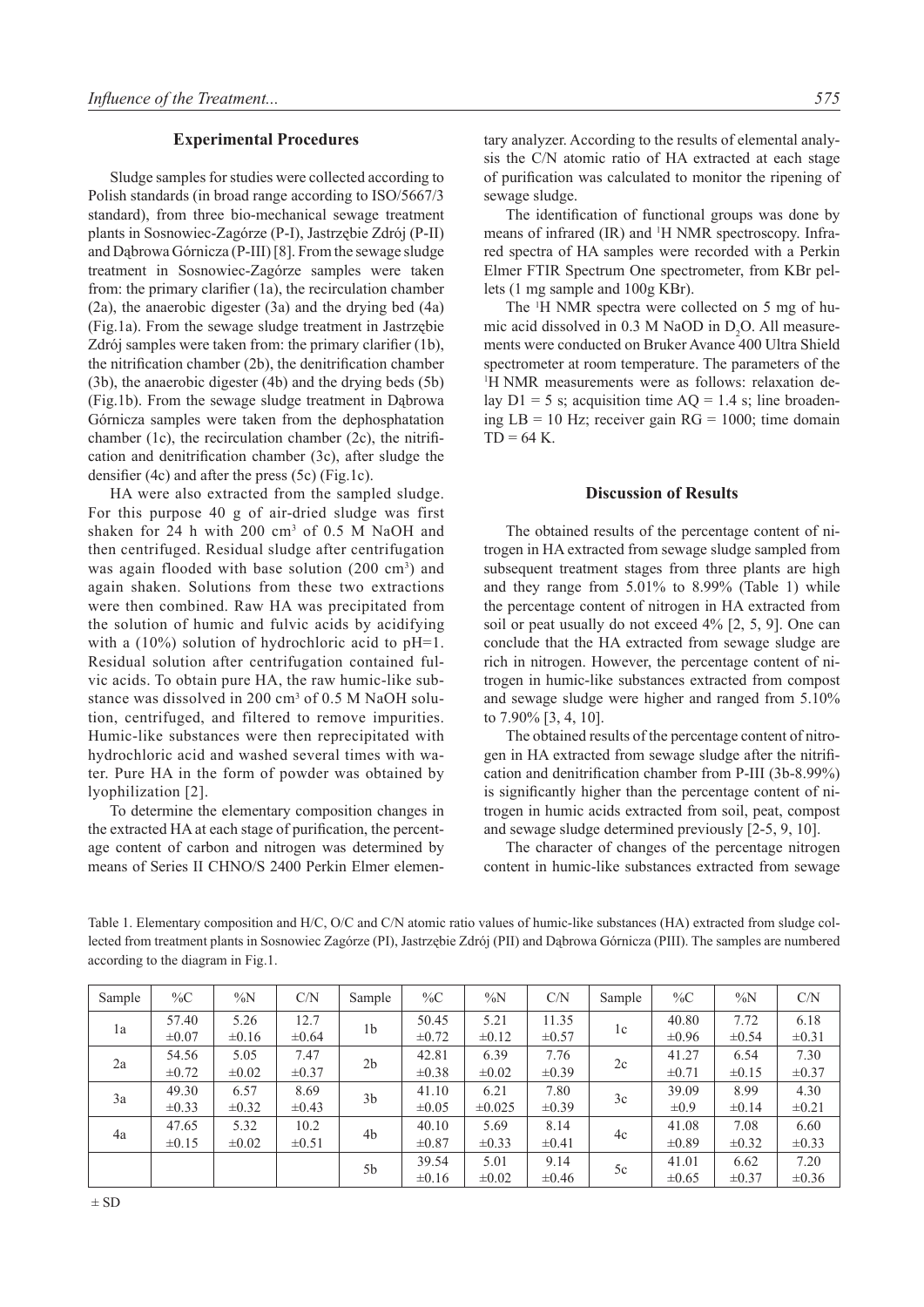sludge collected from subsequent stages of treatment from P-I, P-II and P-III varies for each plant. It is probably caused by different unit processes and differences in the technological treatment process used in these plants. However, the influence of the nitrification and denitrification processes seem to be crucial for nitrogen content (Table 1).

The percentage content of nitrogen in humic-like substances extracted from sewage sludge after leaving the primary clarifier (1a and 1b) from P-I and P-II are comparable. However, the percentage content of nitrogen is much higher in HA extracted from the sewage sludge after the dephosphatation chamber (1c) in treatment plant P-III. Hence it can be assumed that the dephosphatation process is responsible for the increase of percentage content of nitrogen. Yet the essential changes of nitrogen content in humic acid extracted from sewage sludge take place after the nitrification and denitrification processes. Both these processes are carried out in P-II and P-III. However, they are realized in a different way. The nitrification and denitrification processes in P-II are carried out in two separate chambers, while in P-III these processes are realized in one chamber whereas the sewage sludge is treated alternately i.e. nitrification is followed by denitrification. Probably this technological difference results in the varied percentage content of nitrogen in humic acid extracted from sewage sludge from plants P-II and P-III after these processes (2a,3a,3b).

The humic-like substances extracted from sewage sludge after the nitrification and denitrification processes are enriched in nitrogen both in treatment plant P-II and in P-III. However, in plant P-III, where nitrification and denitrification processes are carried out separately, nitrogen concentration is lower.

In the humic-like substances extracted from sewage sludge from P-II the nitrogen content increases after the denitrification process but after nitrification a slight decrease of nitrogen content is observed. The nitrification and denitrification processes carried out in one chamber (P-III) enrichment the HA in nitrogen much more effectively.

It can be assumed that if these processes are carried out separately nitrogen escapes into the atmosphere, which makes nitrogen concentration enrichment of HA in sewage sludge difficult.

After the subsequent stages of the treatment process the nitrogen content in humic-like substances extracted from sewage sludge decreases to 27% and 22% in P-III and P-II, respectively. However, humic-like substances extracted from sewage sludge from P-III after treatment process still contain the highest nitrogen concentration.

Due to the absence of the nitrification and denitrification process in the sewage sludge treatment in P-I the change of the percentage of nitrogen content differs significantly in comparison with plants P-II and P-III. In humic-like substances extracted from sewage sludge from treatment plant P-I the increase of nitrogen content is observed after leaving the digestion chamber where in the case of P-II and P-III after the fermentation processes a decrease of nitrogen content takes place.

This may be due to the fact that in the case of P-I the fermentation process is also accompanied by the process of nitrification and denitrification of the sludge not conducted before. Since the fermentation is carried out in anaerobic conditions denitrification may dominate. Whereas the decrease of the nitrogen content after the anaerobic digester process in the case of treatment plants P-II and P-III may be associated with the ripening of the sludge and particularly with its aromatization.

On the other hand it is interesting to compare C/N atomic ratio values determined on the basis of elementary analysis for humic-like substances extracted from sewage sludge collected from the studied plants P-I, P-II and P-III. The stabilization of C/N atomic ratio was not observed in each plant. However, the lowest value of C/N atomic ratio was obtained for humic acid extracted from the sewage sludge from plant P-III, both at the beginning and at the end of the treatment process. This is the result of the highest nitrogen content in the humic-like substances.

The presence of nitrogen functional groups in the humic-like substances structure was confirmed by IR and NMR spectroscopic methods [11, 12]. The IR example spectra revealed an absorption band characteristic for amine functional groups ( $v_d$ =1540 cm<sup>-1</sup>) (Fig.2). Moreover, on <sup>1</sup>H NMR example spectra the signals in the range 3.6-6.5 ppm originating from protons bounded to N or O atoms are observed (Fig.3, Table 2) [11, 12]. The intensity of signals in the chemical shift range from 4.3-3.2 ppm increases during the treatment process. The C/N atomic ratio, the intensity increase of signals originate from protons bounded to N or O atoms during the treatment process and the presence of absorption band characteristics for amine functional groups  $(v_d$ =1540 cm<sup>-1</sup>) to markedly confirm enrich of humic-like substances in nitrogen functional groups and point to the



Fig. 2. Intensities of  $v_d$ =1540 cm<sup>-1</sup> frequency on IR spectra for humic-like substances extracted at each stage of sewage treatment plant in Sosnowiec- Zagórze P-I.